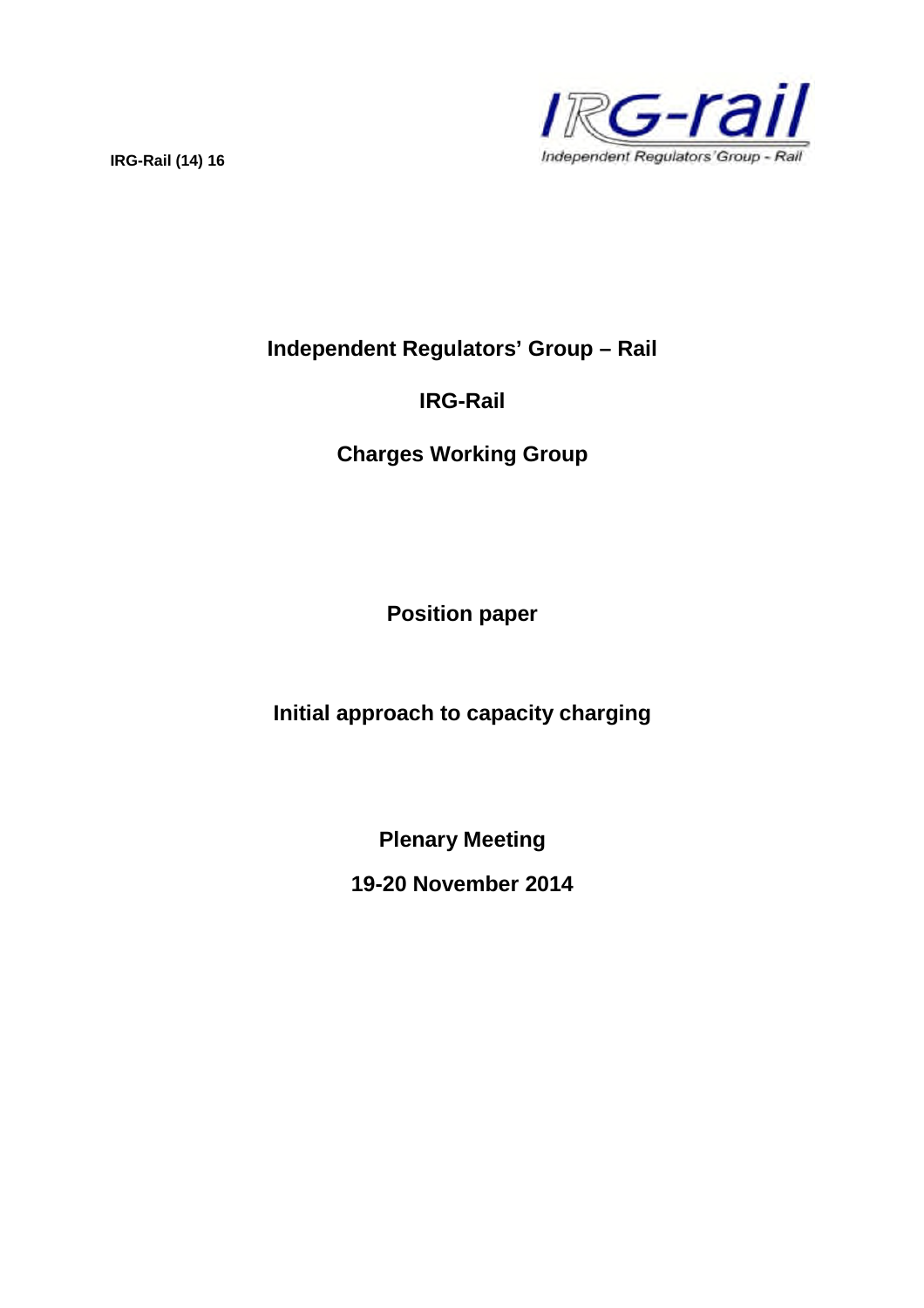

#### **Executive summary**

IRG-Rail considers it important that **appropriate** and **transparent charging practices** are implemented with respect to capacity constraints. This paper addresses **charging for scarcity of capacity when the network has been declared congested in accordance with Article 47.1 of Directive 2012/34/EU and the infrastructure manager intends to levy a charge under Article 31.4 of the Directive**. This provision gives the possibility to raise scarcity charges, but does not explain their design. IRG-Rail assumes that:

- Congested infrastructure is considered to comprise the **rejection of train paths**, either outright (where the requested path is not available) or where the available infrastructure capacity is such that any further capacity supply would lead to the **deterioration of operational quality to a non-appropriate level**.
- The calculation of a charge for scarcity of capacity only takes into consideration **the opportunity costs** due to the declared congestion.

## **I. Introduction**

- 1. IRG-Rail supports the view that a major issue in rail transport policies is to set infrastructure charges which promote an **efficient use of the infrastructure** through the design of appropriate pricing systems. In particular, IRG-Rail considers it important that appropriate and transparent charging practices are implemented with respect to capacity constraints. For that purpose, IRG-Rail wishes to express its view on these issues in this paper.
- 2. This paper sets out IRG-Rail's view in cases where the network has been declared congested under the provisions of Article 47 and paragraph 4 of Article 31 of Directive 2012/34/EU.

### **II. Definitions and guidelines for charging**

- 3. **Definition**. The wording differences between the existing translations of the Directive 2012/34/EU give rise to difficulties as regards the implementation of scarcity charging. Details regarding those differences are provided in the Annex.
- 4. According to Article 3(20) of Directive 2012/34/EU "*congested infrastructure*" refers only to a **section of infrastructure** for which **demand for infrastructure capacity cannot be fully satisfied** during certain periods even after coordination of the different requests for capacity.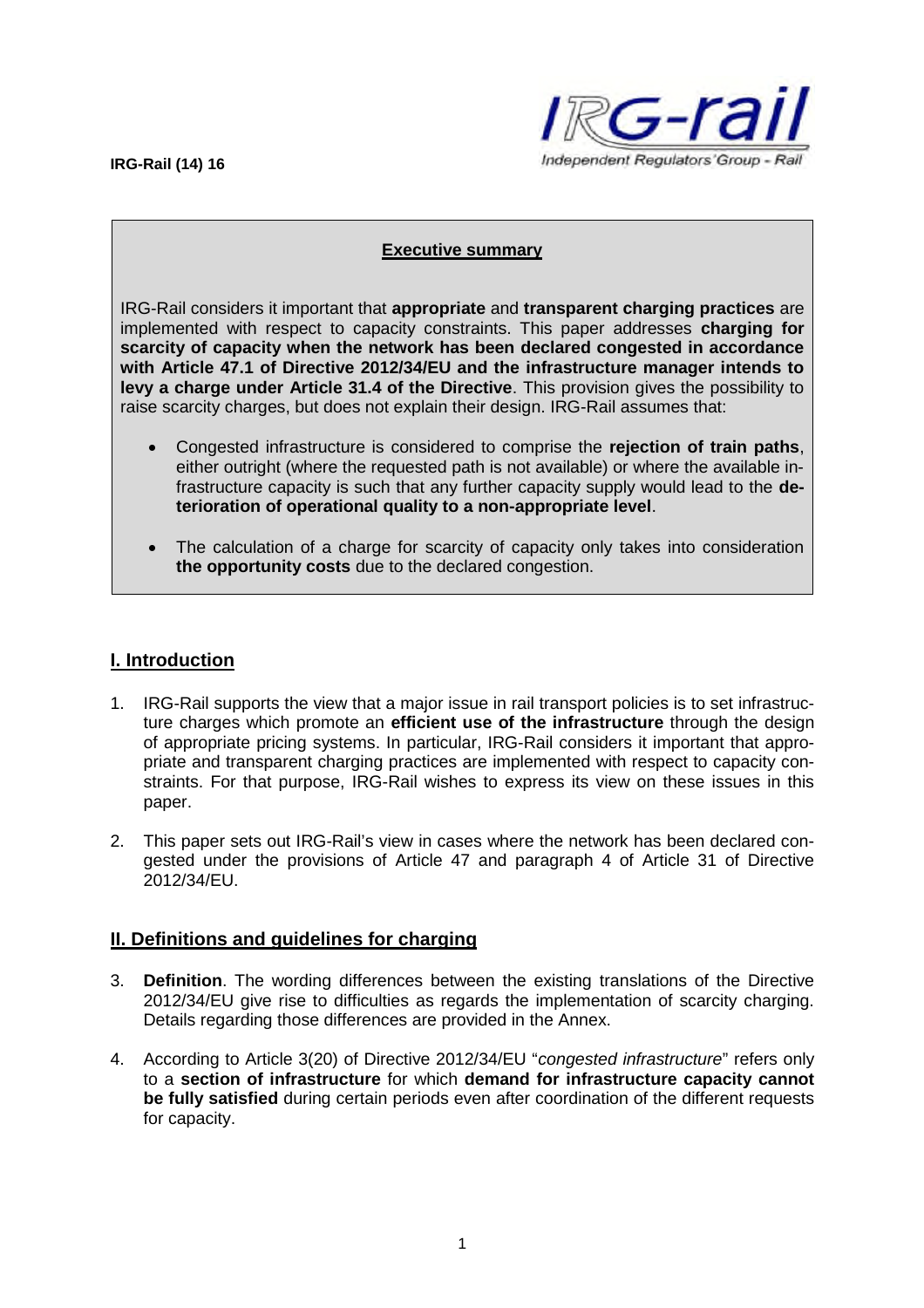

- 5. A charge which reflects the scarcity of capacity of the identifiable section of infrastructure during periods of congestion could therefore be used where, after a coordination process, demand for rail infrastructure usage cannot be satisfied adequately and **track requests**, therefore, **have to be rejected** or **cannot be offered at an appropriate quality** by the infrastructure manager. In other words, scarcity of capacity on the rail network could arise from the inability of a train operator to get the path it requests, in terms of departure time, stopping pattern or operational quality.<sup>1</sup> These are the only circumstances in which a charge can be levied charge in accordance with Article 31.4 of Directive 2012/34/EU.
- 6. **Charging for capacity constraints.** Directive 2012/34/EU states that the basic charges shall be set at direct costs and that it may include a charge which reflects scarcity costs.
- 7. IRG-Rail considers that the calculation of the charge which reflects scarcity of capacity on a part of the network which has been declared congested should take into consideration the **opportunity costs due to the scarce capacity**. This charge should not exceed the estimated opportunity costs.
- 8. Article 31.4 of Directive 2012/34/EU does not explain how charges which reflect the scarcity of capacity of the identifiable section of infrastructure during periods of congestion have to be designed. It only states the following:
	- the infrastructure manager can levy charges for the case of scarcity of capacity;
	- the charge has to reflect the scarcity of capacity:
	- the charge is only to be levied for an identifiable segment of infrastructure;
	- the charge is restricted to periods of congestion.
- 9. Where, after coordination of the requested train paths and consultation with applicants, it is not possible to satisfy requests for infrastructure capacity adequately, the infrastructure manager shall declare this section of infrastructure as being congested and the procedure set out in Article  $47<sup>2</sup>$  has to be implemented.

### **III. Conclusions**

- 10. IRG-Rail considers that charges reflecting the scarcity of capacity could play an important role in promoting better use of network capacity. However, in order to develop and design such charges, more work is needed.
- 11. A "*congested*", "*scarce*" and "*saturated*" infrastructure refers, under the framework of Article 47 of Directive 2012/34/EU, to the inability for a railway undertaking to get the paths it requests or to get the paths of a sufficient operational quality level. IRG-Rail supports the view that scarcity costs should be interpreted as the opportunity costs due to the congested infrastructure.

 $1$  The deterioration of operational quality could be measured in secondary delay minutes. From a distinct threshold of secondary delay minutes on a train path cannot be supplied in an adequate quality.<br>2. "Where offer coordination of the requested train paths and consultation with opplied

<sup>&</sup>quot;*Where, after coordination of the requested train paths and consultation with applicants, it is not possible to satisfy requests for infrastructure capacity adequately, the infrastructure manager shall immediately declare that section of infrastructure on which this has occurred to be congested. This shall also be done for infrastructure which can be expected to suffer from insufficient capacity in the near future."*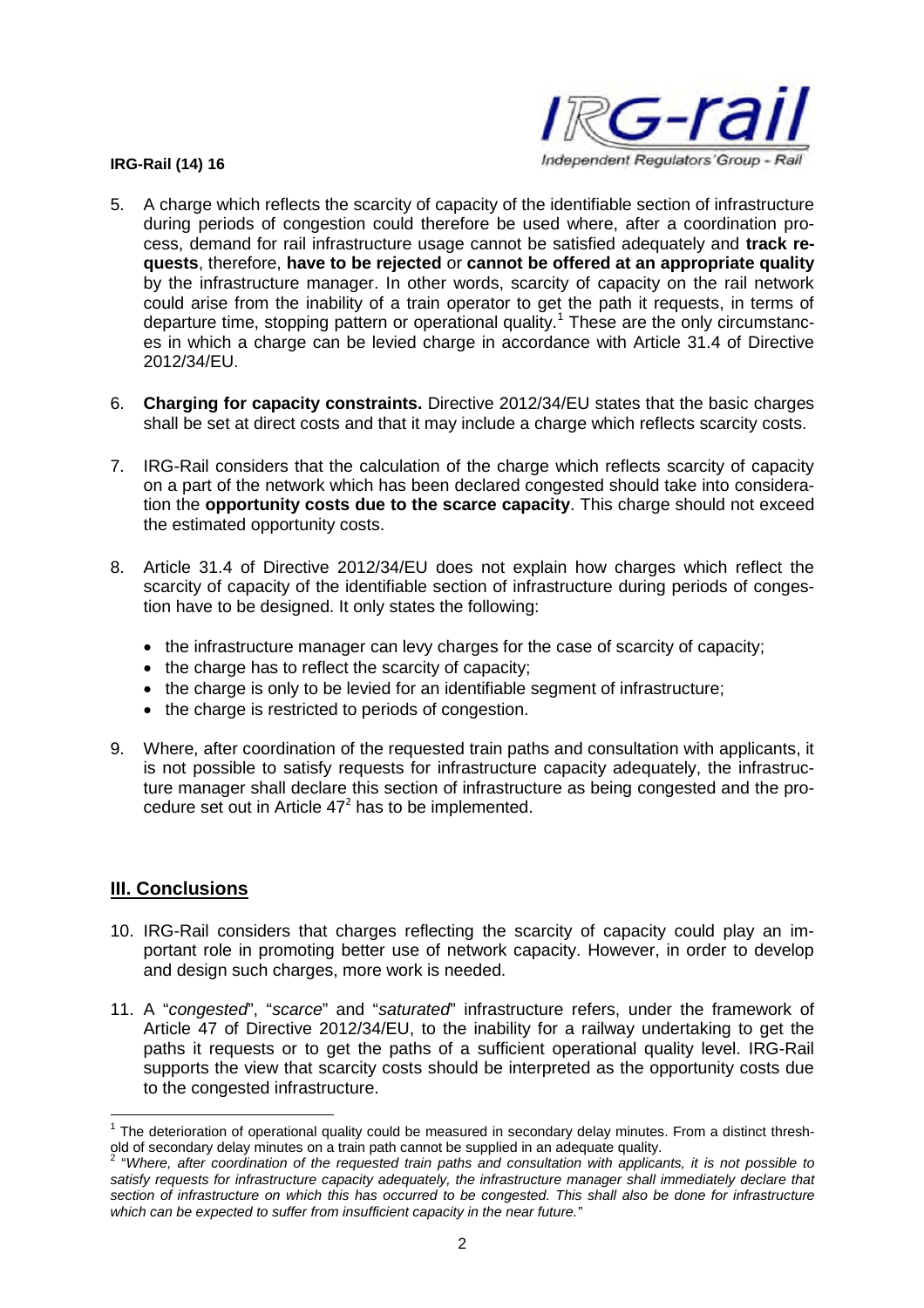

- 12. IRG-Rail considers that there is **no simple way to design charges to reflect scarcity of capacity**. The estimation of opportunity costs relies necessarily on complex estimating methods while associated information requirements are stringent. In addition, Directive 2012/34/EU does not provide precise guidelines with respect to designing such a charge.
- 13. As a consequence, in most European countries, designing proper scarcity charges may not be realistic in the short term. In this situation, a first but necessary step is to **increase transparency on capacity problems in the network**.